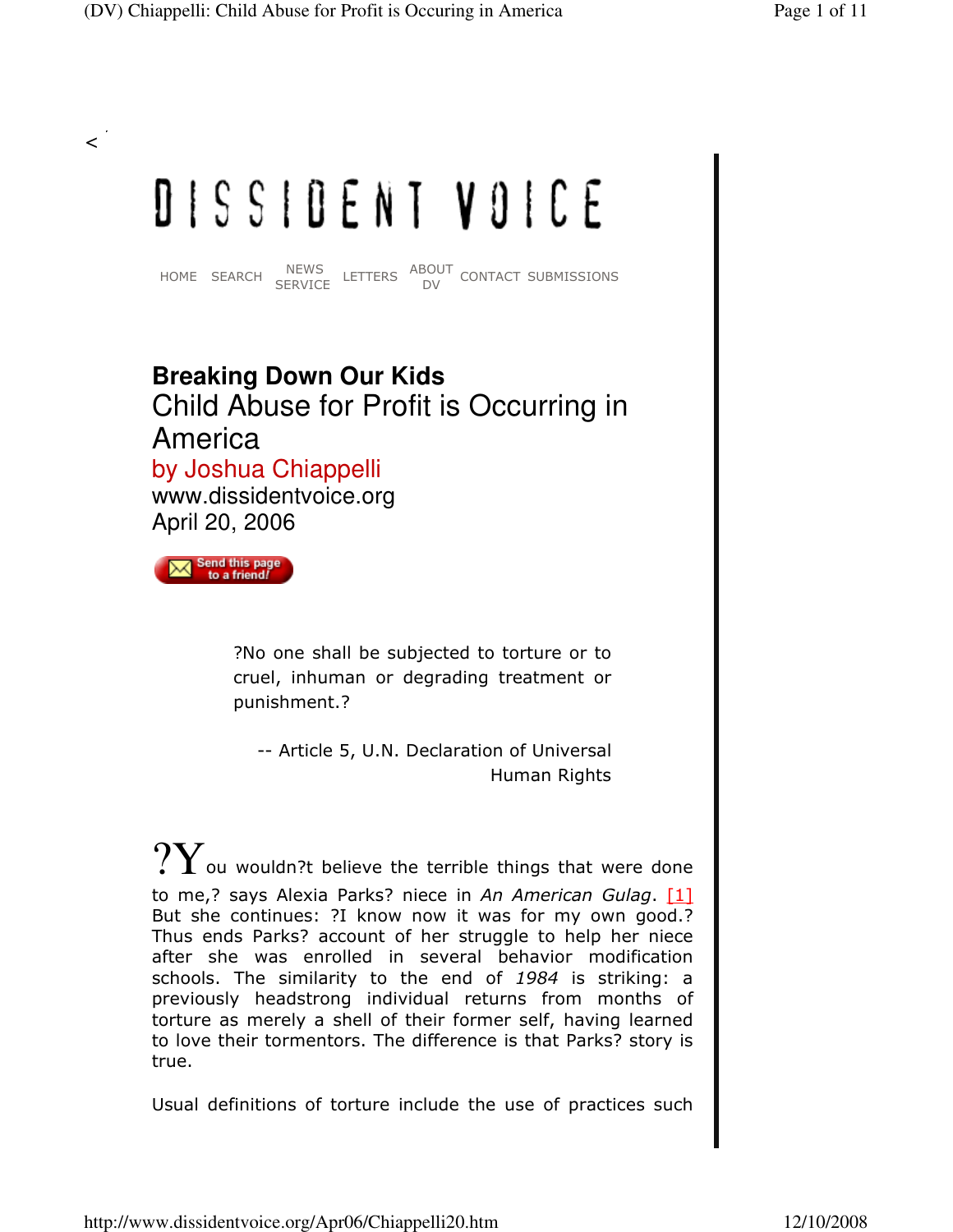as solitary confinement, non-medical application of psychiatric drugs, unprovoked beatings, starvation, and verbal abuse as means to change a person?s behavior. Many Americans are reluctant to support the use of these techniques even on criminals, much less teenagers with behavioral problems. Unfortunately, this is exactly what is being done on a largescale basis as ?tough-love? programs have become a booming industry. These programs come in several varieties, including boot camps, ?therapeutic? boarding schools or academies, and wilderness programs. At the cost of several thousand dollars per month (up to \$40,000/year), these schools supposedly provide a climate where troubled teens can continue their regular education while receiving treatments designed to improve their behavior.

In the philosophy of these schools, reform involves two goals: to break kids down through strict discipline and routine, then to build them back up through self-examination and therapy of various sorts. Usually, only the former is accomplished. So successful is the breaking down process that former inmates of these institutions often suffer symptoms of post-traumatic stress syndrome, even years after being freed. Ex-students call themselves, with good cause, ?survivors?.

#### The Victims

A reasonable estimate is that at any given time, several thousand American teenagers are enrolled in such a program. Sometimes these teens are incorrigible delinquents, who commit petty crimes, do drugs, and make life miserable for their parents. Parents send them to ?tough love? programs out of worry that the kid is jail-bound. But just as often, parents enroll their kids in these programs because of more banal worries -- that their kid has had premarital sex, experimented with alcohol and pot, or merely because the teen is defiant and talks back. One of the common factors is that teens sent to these programs seem to suffer disproportionately from ADD, depression, anxiety, and substance abuse problems.

The ?breaking down? process can begin in the teen?s own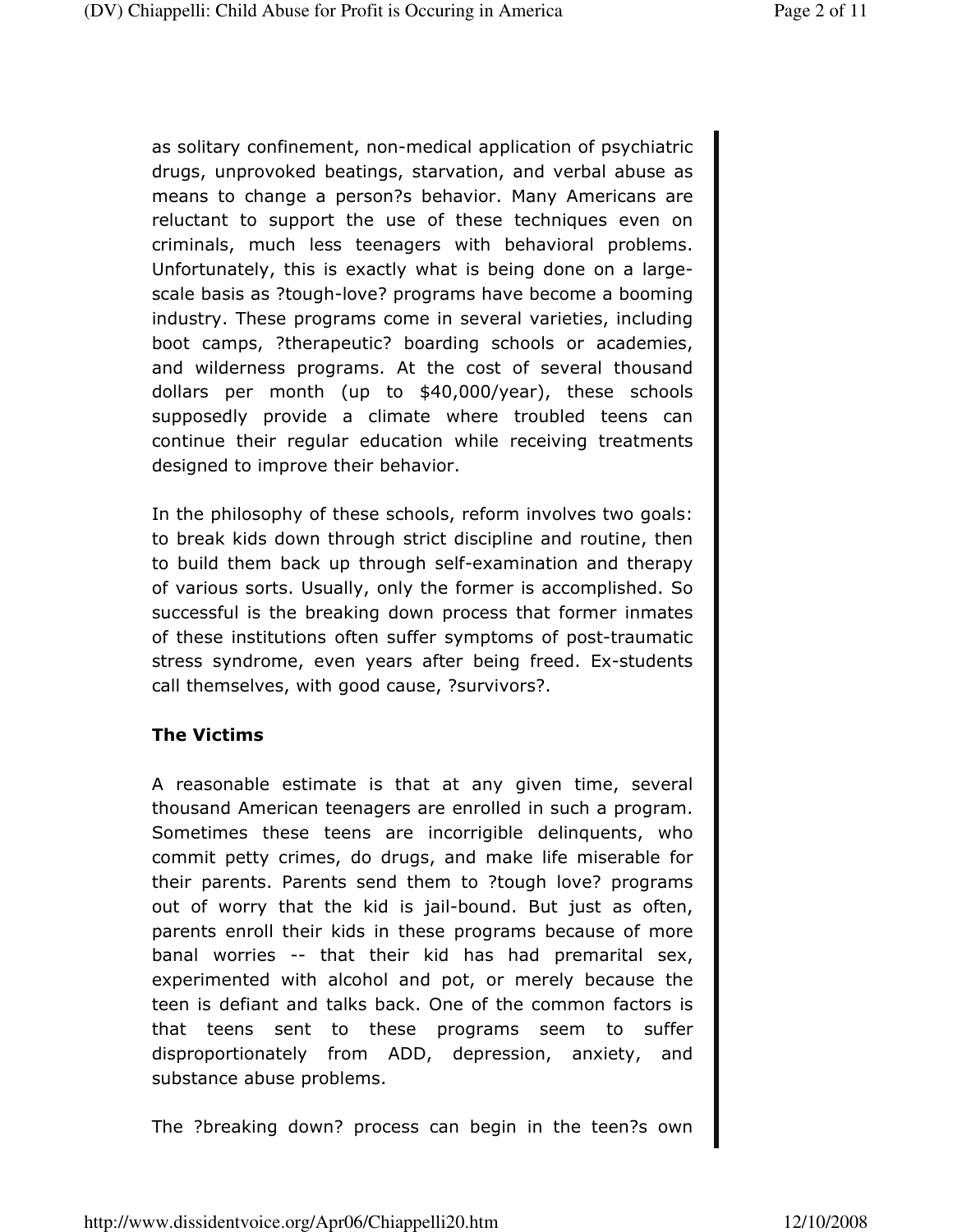bedroom. Some schools offer an ?escort service,? involving captors who arrive at the family?s house at night, abduct the kid (putting them in handcuffs if necessary), and flying them to the school.  $[2]$  Often, the kids aren?t warned by their parents that they have been enrolled in these programs. Once at the school, kids are isolated from outside communication; even contact with the parents is usually severed for at least several weeks. Even after contact with parents is restored, letters to or from the teen will be read, and sometimes edited, by the school?s staff, and telephone calls are monitored.

Most of these schools use a ?point? system for evaluating the progress of a student. One cannot ?graduate? until one accumulates enough points. Points are taken away as punishment for minor infractions, prolonging the teen?s stay. [3] Earning points requires submitting to the school?s philosophical understanding of what constitutes a therapeutic advance: admitting that one is flawed, has problems, deserves to be in the institute, and can only improve by being determined to change and doing as the counselors/teachers say. ?Focus? seminars are a key tool to facilitate this change at many places. In these sessions, groups of students are led by dynamic teachers who verbally abuse and humiliate individuals -- for example, by requiring that the teen admit his or her faults, followed by harsh critiques from their peers. Failure to find faults in oneself, or to make admissions of one? s wrongdoings, is answered with punishment -- which can involve taking away points, solitary confinement, or worse. Some students resort to inventing past wrongdoings to avoid punishment for not having anything to share.

Students are expected to follow a myriad of rules, and unreasonable punitive measures are doled out for even slight deviance. Rooms are to be kept spotless. Eyes aren?t to wander. Speaking or laughing out of turn is forbidden. Several survivors and their parents, writing of their experiences in online forums, paint a grim picture of this extreme regimen of discipline:

?I laughed once when everybody had just gotten into bed and I was grabbed from behind [by] staff by the neck and arm . . .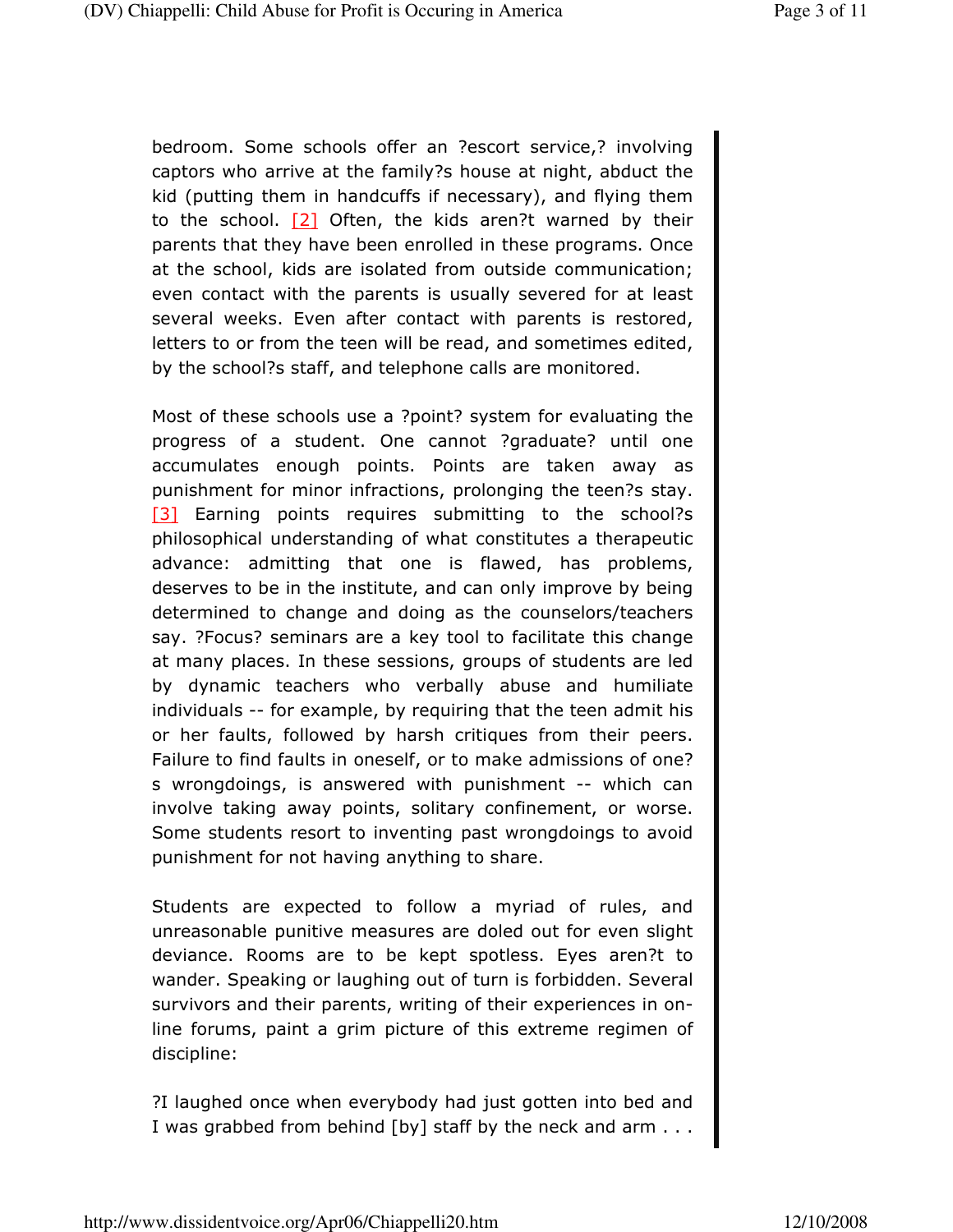my face was smashed into the wall and then [I was] dragged 15 feet to a confinement cell.?

?At dinner we would, like jail, have a certain time and a certain way to eat and afterwards go straight into exercise . . . I remember it making a lot of us sick but we wouldn?t say anything or we would have more punishment.?

?[My daughter] was severely punished with isolation and seclusion for a week for describing her maltreatment in a group therapy session. She was drugged with an injection of five milligrams of Haldol by force while six people held her down. During this episode she told staff that she could not breathe and nearly died from asphyxiation. After the ordeal she became unconscious and blacked out. The staff left her in this small, cold, concrete room. No one monitored her. In the morning she was lethargic and staff kicked her until she woke up. She was then faced with the horrifying side effects of a Haldol overdose -- facial contortions, drooling, inability to swallow, blindness and severe back pain.?  $[4]$ 

Many survivors are beginning to share their stories in internet forums, and some are attempting to file lawsuits. But it is likely that an even greater number are remaining silent. After all, these schools employ textbook brainwashing techniques - physical isolation, cutting off communication with peers and family, strict discipline, lack of privacy, constant indoctrination to the school?s version of reality, and punishment for not accepting this reality. Historically, these techniques have been used to successfully turn hardened soldiers into zealots for their enemies, or to gain allegiance of normal adults to cults; children, especially those who may be mentally ill, are especially susceptible. Furthermore, the impossibility of escape or ability to control one?s environment is also likely to induce learned helplessness. Beginning with Martin Seligmann?s work on dogs, psychologists have come to understand that both animals and humans can enter the state of helplessness -- characterized by depression, submissiveness, and apathy -- when they suffer stresses that they cannot predict or control.  $[5]$  This process is increasingly being understood as a factor in the development of mental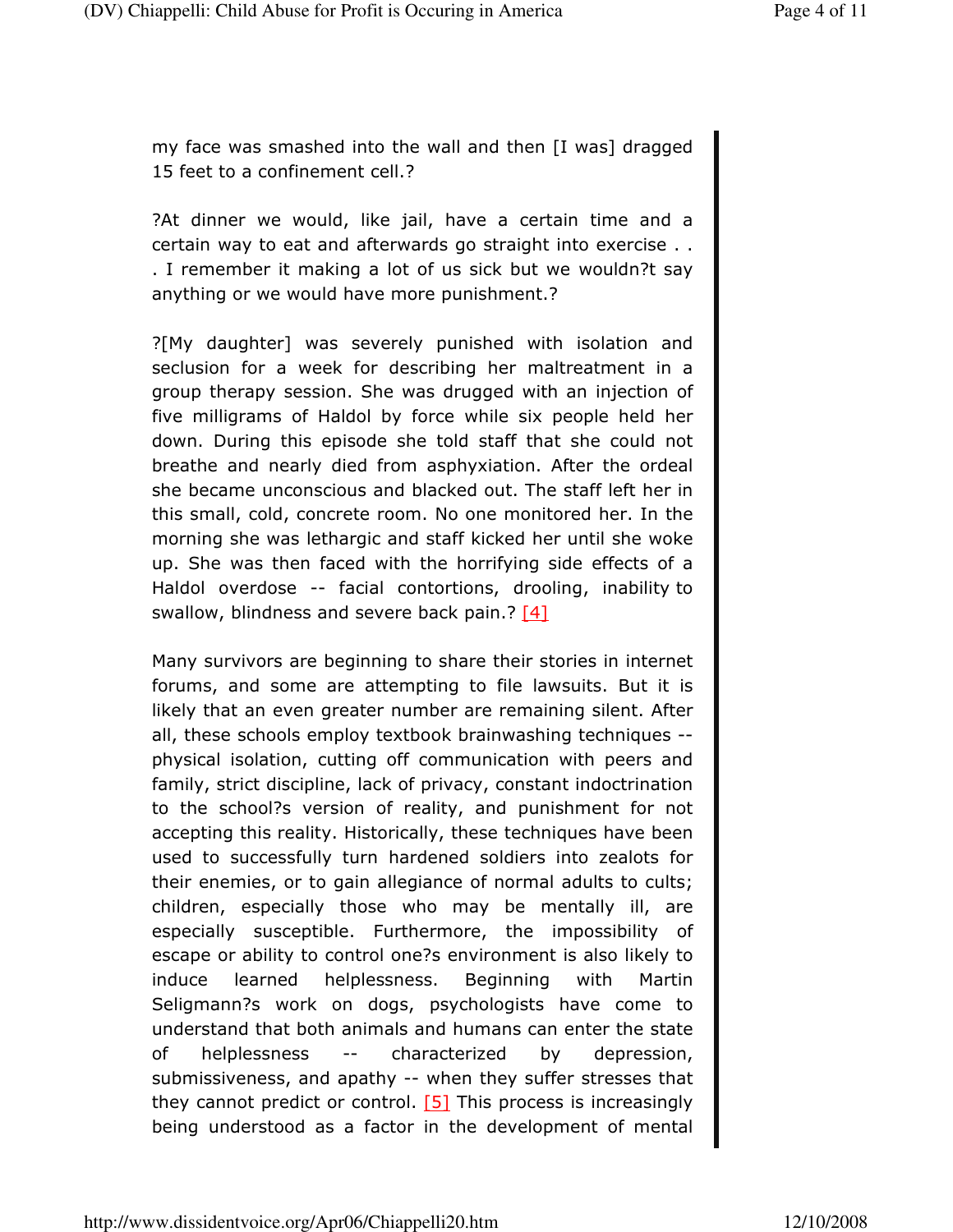illness, and helps to explain why survivors of these schools report suffering from emotional problems that they did not have before their ?treatment?.

### The Culprits

A look at the group of people who own and operate these facilities does nothing to dispel the hope that all these abuse allegations are false. The founders of these schools, and architects of their behavior modification programs, are not psychiatrists, clinical psychologists, or in some cases, even college graduates. Nepotism runs deep. The World Wide Association of Specialty Programs (WWASP), based in Utah, is one of the largest corporations in this line of business, and is run by Ken Kay and Robert Lichfield. Ken Kay?s son, Jay, runs the WWASP school in Jamaica, called Tranquility Bay.  $[3]$ Robert Lichfield?s brother, Narvis, ran a WWASP associated school in Costa Rica until it was closed due to claims of abuse. [6] Lichfield?s brother-in-law owns Majestic Ranch, another Utah school.  $[7]$  Such familial ties secure a web of secrecy and denial.

Troubling as the questionable nepotistic practices may be, even more disturbing are the political alliances the schools? owners are making. Lichfield personally contributed tens of thousands of dollars to Utah Republicans in the 2002 and 2004 elections. In 2004, the Salt Lake Tribune reported that Lichfield contributed \$30,000 to the gubernatorial campaign of Marty Stephens just six days after Stephens, as House Speaker of the Utah state legislature, helped kill legislation that would have established state regulation of specialty schools such as Lichfield?s. [7] Lichfield also contributed heavily to the 2004 Bush-Cheney campaign. The more WWASP can shore up support in Utah?s government, the more it can avoid regulation or investigation by state officials. And the more WWASP can gain support of congressmen or others on the national political stage, the less likely it is that the federal government will take action.

WWASP has also used its financial power to go on the offensive against its critics. In 2003 they initiated a lawsuit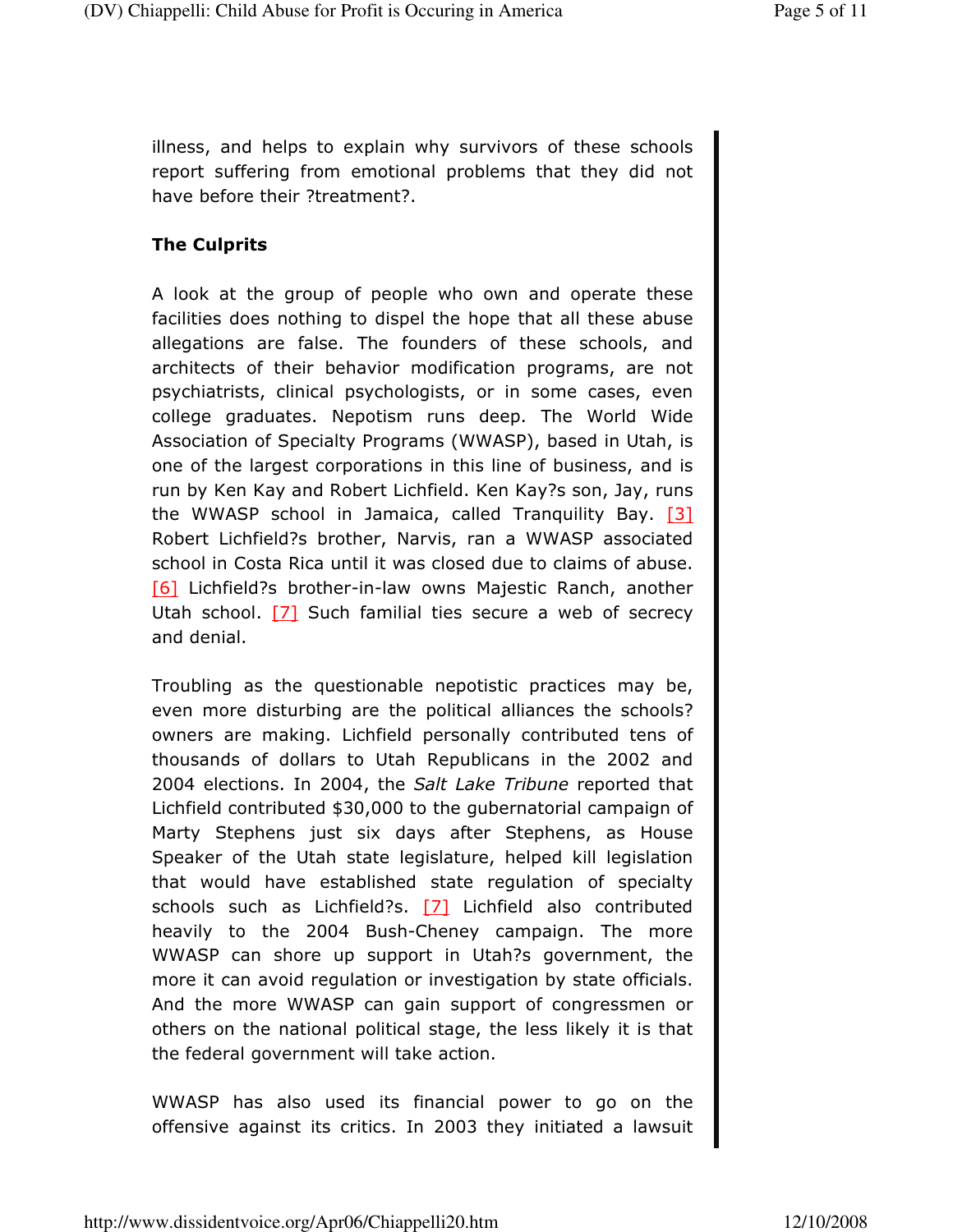against Parents Universal Resource Experts (PURE), a group that provides free advice on parenting, after PURE began warning parents of the allegations of abuse by WWASP schools. A jury in summer 2004 decided against WWASP in that case, but that didn?t stop the corporation from suing International Survivors Action Committee (ISAC)?s director, Shelby Earnshaw, in early 2005 for similar reasons. [8,9] Other schools are also familiar with the tactic of silencing critics through lawsuits. In April 2005, Missouri?s Thayer Learning Center filed a lawsuit against Timothy Rocha, a former employee who only worked there for two weeks before quitting and reporting incidents of child abuse at the school to police. [10]

#### The Therapy

For institutes that bill themselves as ?therapeutic?, there seems to be a paucity of proper medical staff at some of these schools. The website for Tranquility Bay, for instance, lists only one M.D. associated with the school: an optometrist. Spring Creek Lodge (another WWASP school) has added a disclaimer to its website admitting it has no mental health professionals on staff. [11] Some schools list no counselors, physicians, or nurses on their websites at all.

Even when medical staff appears to be associated with these schools, they are acting at the margins of clinical legitimacy. There have been few well-conducted studies on the efficacy of these institutes. The 2001 Surgeon General?s report on Youth Violence concluded that programs of the type described above are not effective in reducing subsequent criminal activity. [12] In October 2004, a panel from the National Institutes of Health studying youth violence noted several characteristics of ineffective treatment programs, including not being based on empirically sound theory, using fear-based strategies, and being poorly supervised. [13] The Association of Child and Adolescent Psychiatric Nursing also strongly warned against programs that used punitive measures, restricted children?s communication with parents, and otherwise failed to adhere to proper therapeutic guidelines, in a declaration in 1998.  $[14]$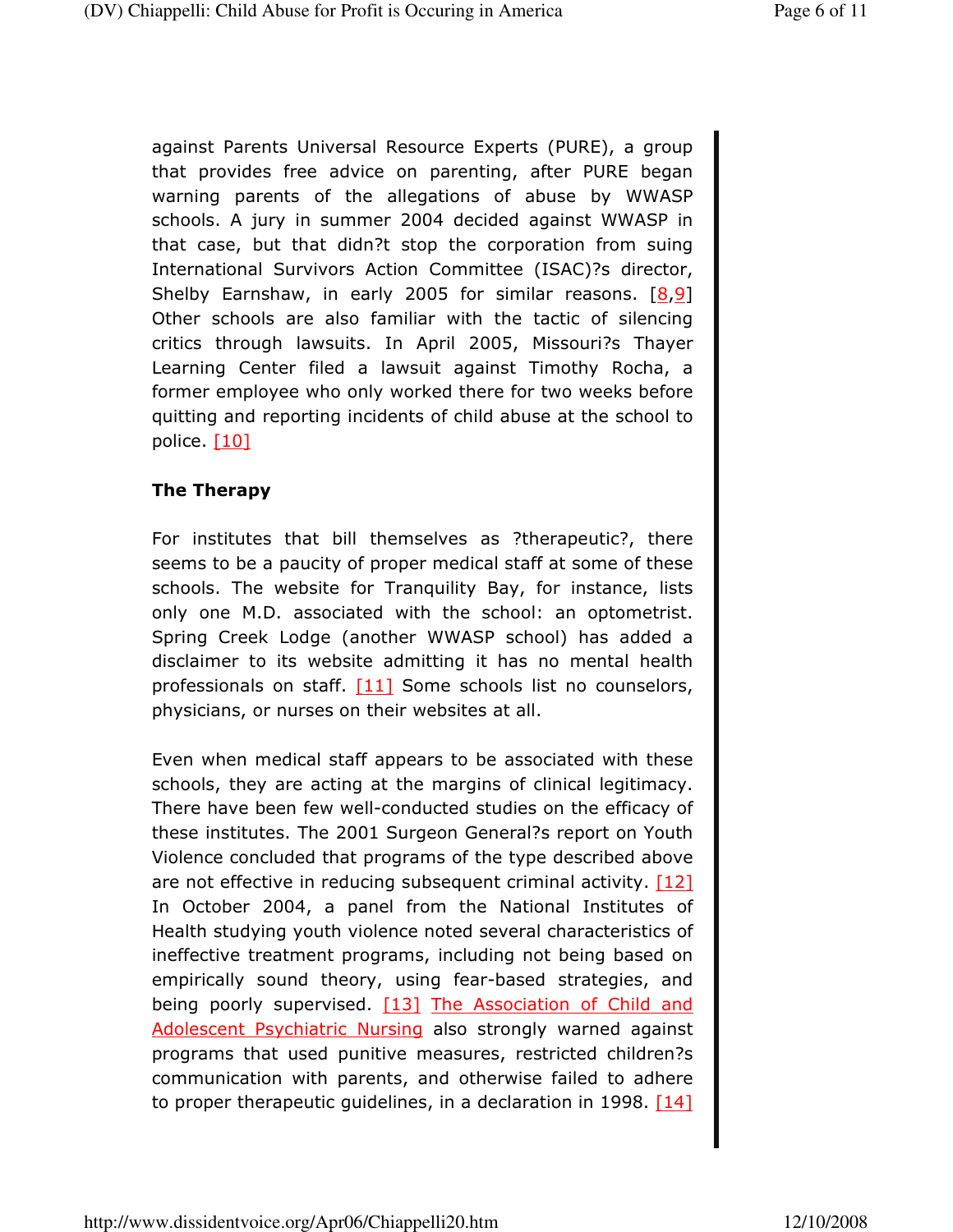Some parents voice a lot of support for these schools, crediting them with positive change in their children. But, as described above, the behavior modification methodology of these schools depends on brainwashing tactics and induction of learned helplessness. The docility of the young people graduating from these programs may be interpreted as progress by parents, but is more likely to be interpreted as depression or sequelae of abuse by psychiatrists. It must also be noted that parents are often lied to, or otherwise kept in the dark, about what occurs at these institutes. And what?s more, some schools have established ?focus seminars? for parents, to mirror what their children are experiencing. Karen Lile, a mother who underwent such a seminar, describes the session in an on-line essay as intensive group brainwashing.  $[15]$ 

#### The Money

These schools appear to be quite profitable, and some are being gobbled up by large health care corporations. Provo Canyon School of Utah, subject of several lawsuits over abuses occurring at the institute, is owned by Universal Health Services, the 3rd largest health-care company in the United States. WWASP?s annual gross earnings are estimated to be at least \$70 million. One group monitoring abuses at these schools, HEAL (Human Earth Animal Liberation), maintains a list on their website of 85 schools that they suspect of being abusive; clearly there are many companies that see economic potential in this field. [16]

Indeed, one of the most disgusting aspects of private ? therapeutic education? is that it exemplifies how unfettered entrepreneurship can exploit good intentions and trample rights in pursuit of profit. Could a more perfect market exist for the venture capitalist? The demand is huge, since there is no shortage of parents worried sick about the behavior of their teenage children. The profit is considerable, since proprietors can get away with charging tuitions comparable to the best colleges. Since parents often allow schools to hold children until the school deems them ready for release, all the school has to do is invent a reason why the child?s change is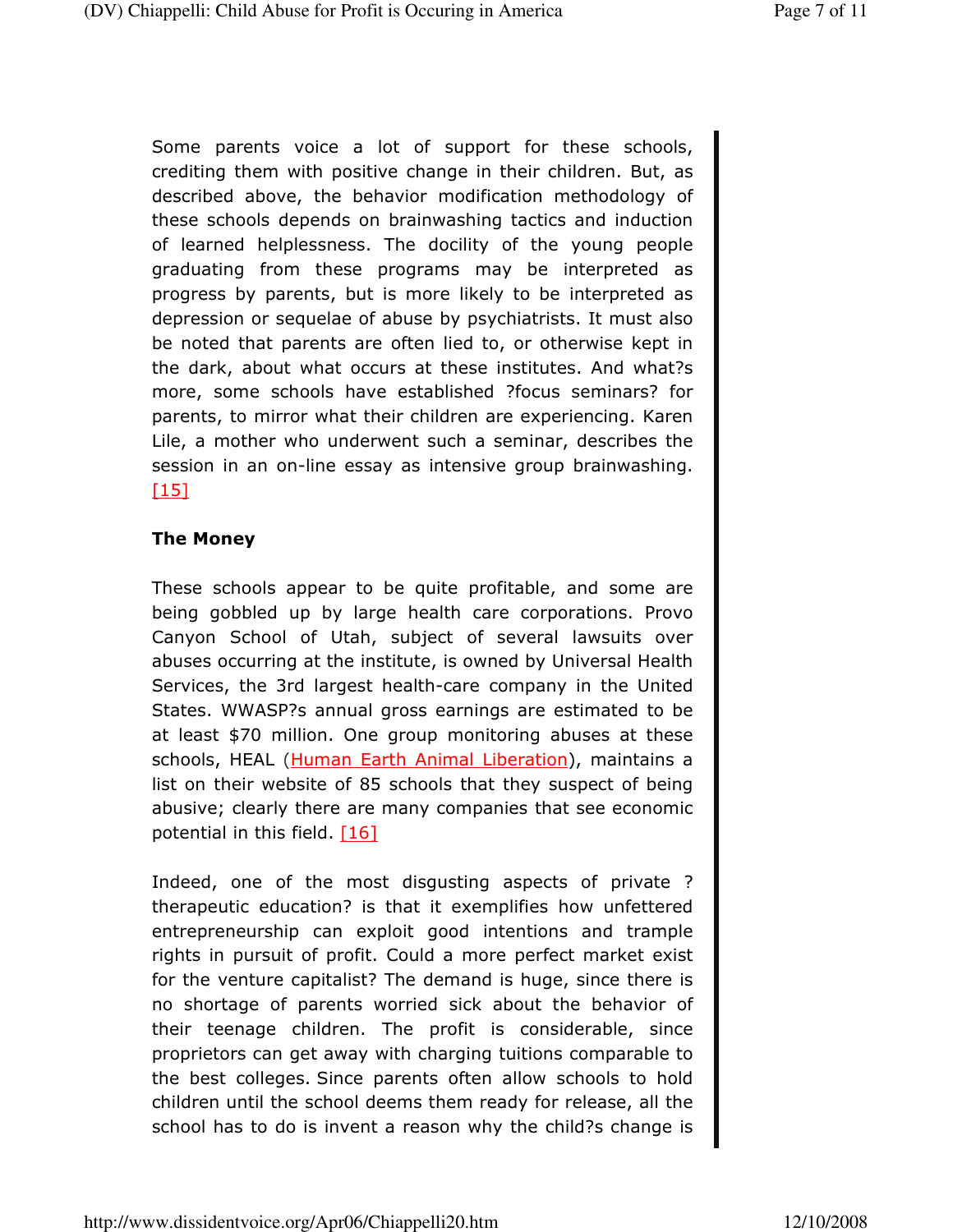not complete in order to continue receiving tuition payment. Regulation can be fended off from government officials by claiming the noble cause of treating unmanageable teens, or if that doesn?t work, by hiding under the protection of religious freedom and rights of parents to determine what?s best for the kids. These schools attempt to brainwash parents, thus ensuring a reliable source of glowing testimonials.  $[15]$  And complaints from dissatisfied customers can be negated by simply labeling the aggrieved teen as ?manipulative?, or someone who refused to give the treatment a chance.

#### The Future

Some may defend these schools on the notion that families have the right to choose such extreme options for change. This argument ignores the fact that often the decision is made to send a child to these schools without the child?s consent, or without even the child knowing the parents are considering this option. Also, the parent?s decision may be based on misleading advertising, or a lack of valid information about the programs.

The mainstream media has been mostly silent on this issue. Perhaps the most attention these schools have received was when, on national television, Dr. Phil sent a child to Provo Canyon School. ?Tough love,? the code-phrase for ?child abuse,? appears to have a lot of entertainment value. Despite the relative lack of media attention, grassroots efforts to close these schools or gain more regulation have begun to pay off. In 2003, Congressman George Miller (D-CA) demanded that Attorney General John Ashcroft open a federal investigation into these schools. Ashcroft refused, but Miller has continued his efforts by introducing, in April 2005, a bill into Congress that would establish more oversight of these schools. The ? End Institutional Abuse Against Children Act? would supply states with funding to regulate and license residential treatment programs, and would establish federal penalties for abuse within such institutions.  $[17]$  This bill, H.R.1738, is currently in the House Education and the Workforce committee.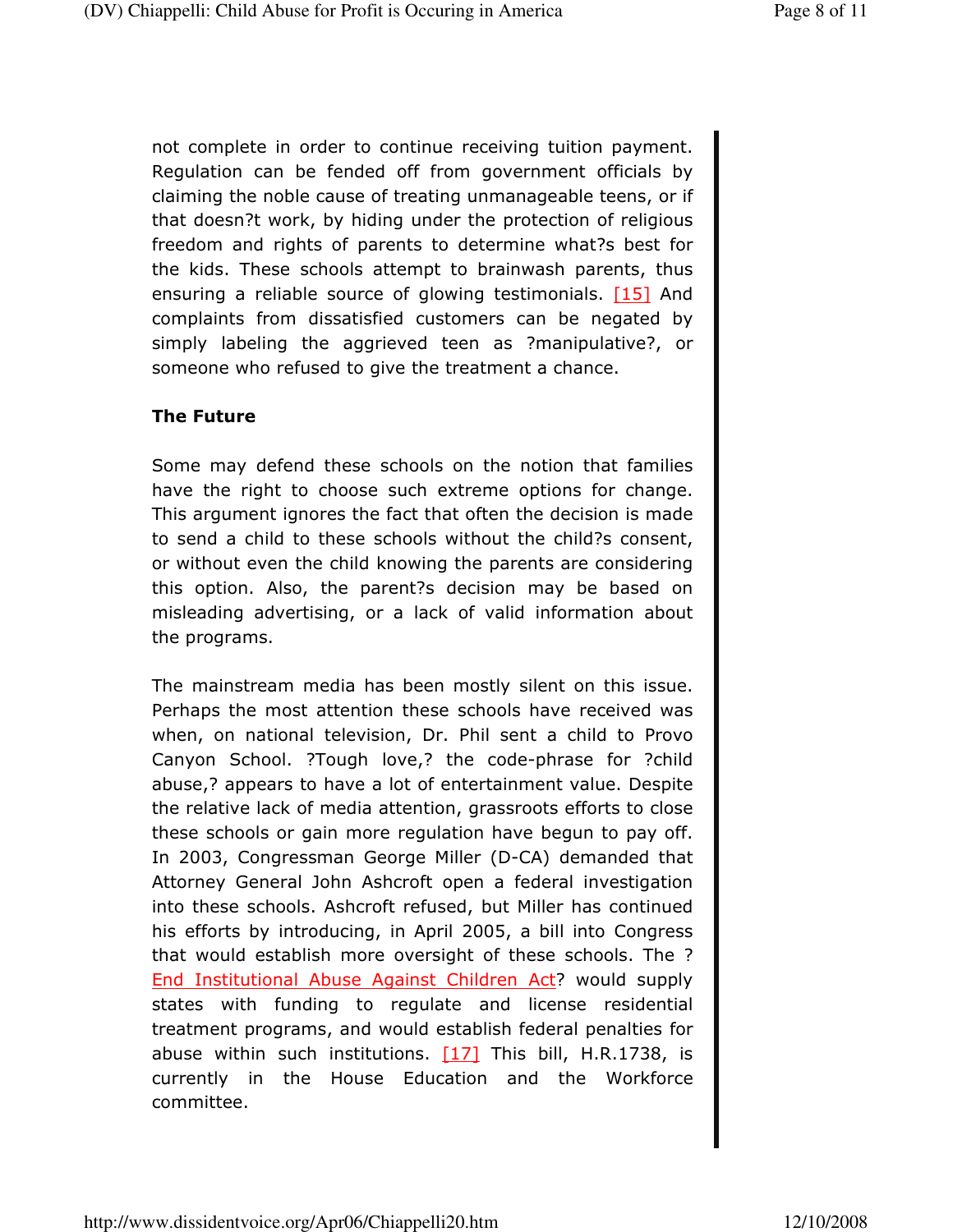There are three approaches to minimizing the damage done by behavior modification institutes. The primary approach, of course, is to directly challenge the right of these schools to operate without tight government regulation. Even the mere existence of such schools is an affront to human dignity, and we must support initiatives such as Rep. Miller?s bill. As a second approach, we should educate our peers who are parents, or will be parents, of teenagers. Surely it is not an easy task to raise rebellious teens, and parents hate for others to meddle in family affairs; but parents desperate for an effective approach to reforming their children make easy prey for the misrepresentative advertising of these institutes. Finally, there is a cultural component to this fight; myths of absolute personal responsibility run deep in our nation, as does sympathy for strict discipline. Despite the mounting scientific and clinical evidence demonstrating the long-term dangers of corporal punishment, many individuals still accept the classic principle, ?spare the rod, spoil the child.?

Ending this form of institutional abuse should be an urgent issue for American progressives, since the trend is likely to grow worse. The current political climate is very favorable to privatization of education, ?tough love? or zero-tolerance stances on juvenile justice, and very hostile to anything that looks like government meddling in parents? care of their kids. It would be a sad state of affairs if preventing child abuse became a partisan issue, with those opposed to these forms of schools dismissed as ?anti-family? or encroaching on constitutional rights; but we must be prepared for that possibility, and to force this issue into national consciousness.

**Joshua Chiappelli** is a medical student in Philadelphia who conducts independent research on the subjects of authority and power.

#### **REFERENCES**

[1] Parks, A. 2000. An American Gulag: Secret P.O.W. Camps for Teens. Eldorado Springs, CO: The Education Exchange.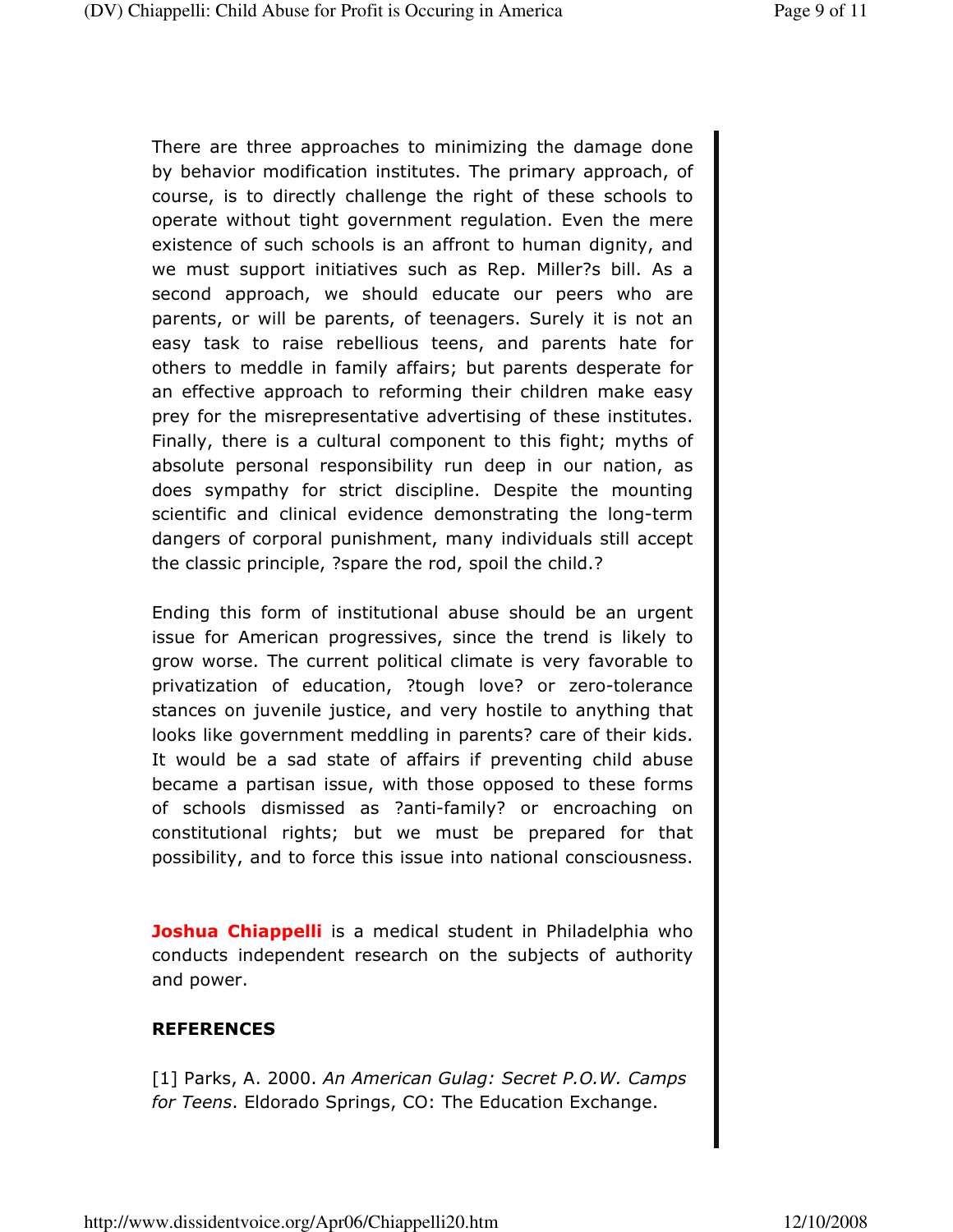[2] Leonard, A., "School of Hard Knocks," Salon, Feb. 23, 1998.

[3] Aitkenhead, D., "The Last Resort," The Observer, June 29, 2003.

[4] Internet forum for survivors of institutional abuse.

[5] Seligman, M.E.P. Helplessness: On Depression, Development, and Death. San Francisco: (W.H. Freeman and Co, 1975).

[6] Varney, "J. Tough love school sent to timeout," Inside Costa Rica, June 26, 2003.

[7] Harrie,D. & Gehrke, "R. Teen-help operators have clout," The Salt-Lake Tribune, Sept. 21, 2004.

[8] International Survivors Action Committee.

[9] Messenger, "T. Boonville needs to think twice before getting stung by WWASP," Columbia Daily Tribune, April 13, 2005.

[10] Associated Press, "Boot Camp Files Suit Against ?Ex-Sergeant,?" Columbia Daily Tribune, April 21, 2005.

[11] Spring Creek Lodge Academy Website.

[12] Chapter 5, Youth Violence: A report of the Surgeon General. 2001.

[13] Preventing Violence and Related Health-Risking Social Behaviors in Adolescents: An NIH State-of-the-Science Conference. National Institutes of Health, October 13-15, 2004.

[14] Declaration of the Association of Child and Adolescent Psychiatric Nursing, Sept. 1998.

[15] Liles, K. Breaking the vow of secrecy.